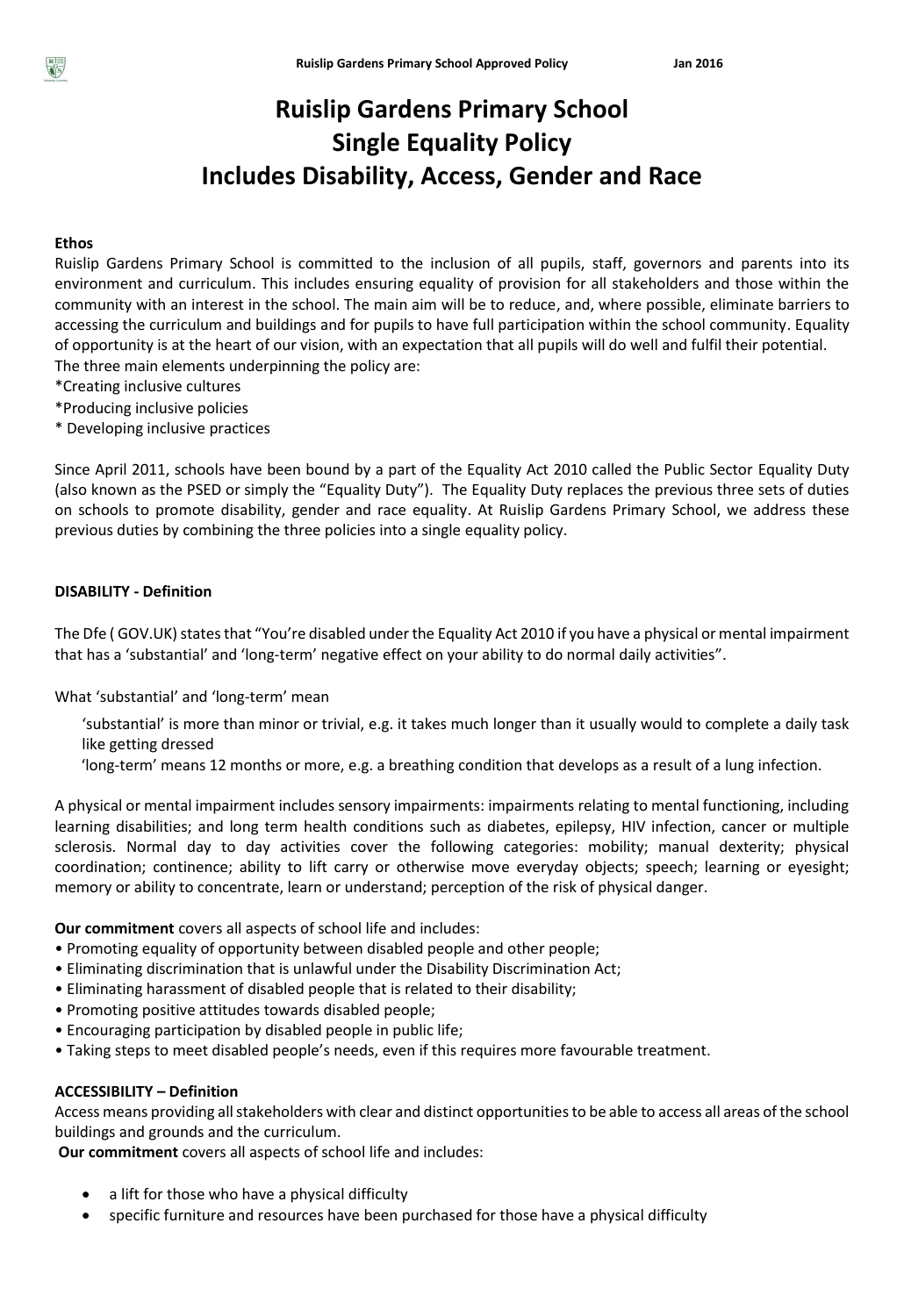Reasonable adjustments to the environment and curriculum are in place on a individualised basis to meet need.

#### **GENDER – Definition**

 $rac{R}{\frac{1}{2}}$ 

The gender section of this equality policy enables our school to meet our statutory obligations**.** The Equality Act (2006) amended the requirements of the Equal Pay Act (1970) and the Sex Discrimination Act (1975). It added to the duty to eliminate sexual discrimination and sexual harassment and the duty to promote gender equality.

We will actively promote gender equality and oppose gender discrimination in all its forms.

**Our commitment** covers all aspects of school life and includes:

- Maintaining a school ethos, which promotes gender equality, develops understanding and challenges myths, stereotypes, misconceptions and prejudices. However, we understand that in some circumstances it may be appropriate to treat girls and boys, and women and men differently, if that action is aimed at overcoming previous, current or possible future disadvantage.
- Taking active measures to investigate report and act on incidents of gender discrimination.
- Collecting and analysing school data and other gender equality relevant information.
- Consulting all staff, pupils, parents and relevant local communities.
- Monitoring behaviour, discipline and exclusions to remove all practices procedures and customs which are discriminatory.
- Monitoring all aspects of teaching and learning and the wider curriculum to assess the ways in which they might impact on gender equality.
- Ensuring that admissions and attendance follow LA guidelines.
- Ensuring that staff recruitment and professional development promote gender equality.

#### **RACE – Definition**

This policy has been written to meet the school's statutory duty under the Race Relations Amendment Act 2000. General and specific duties required are as follows:

The general duty requires us to have due regard to the need to:

- eliminate racial discrimination;
- promote equality of opportunity;
- promote good relations between people of different racial and cultural groups

**Our commitment** covers all aspects of school life and includes:

- creating an ethos in which pupils and staff feel valued and secure;
- building self-esteem and confidence in our pupils, so that they can then use these qualities to influence their own relationships with others;
- having consistently high expectations of pupils and their learning;
- removing or minimising barriers to learning, so that all pupils can achieve
- ensuring that our teaching takes into account the learning needs of all pupils through our schemes of work and lesson planning;
- actively tackling racial discrimination and promoting racial equality through our School Brochure, newsletters to parents, other relevant documentation and displays of work;
- making clear to our pupils what constitutes aggressive and racist behaviour;
- identifying clear procedures for dealing quickly with incidents of racist behaviour;
- making pupils and staff confident to challenge aggressive and racist behaviour.

Any incident of racial or cultural harassment is unacceptable in our school. Incidents could take the form of physical assault, verbal abuse, damage to a pupil's property or lack of cooperation in a lesson, due to the ethnicity of a pupil. Any adult witnessing an incident or being informed about an incident must follow these agreed procedures:

- stop the incident and comfort the pupil who is the victim;
- reprimand the aggressor and inform the victim what action has been taken;
- if the incident is witnessed by other pupils, tell them why it is wrong;
- report the incident to the head teacher or deputy head teacher and inform him/her of the action taken;
- inform the class teacher(s) of the victim and the aggressor, then record what happened.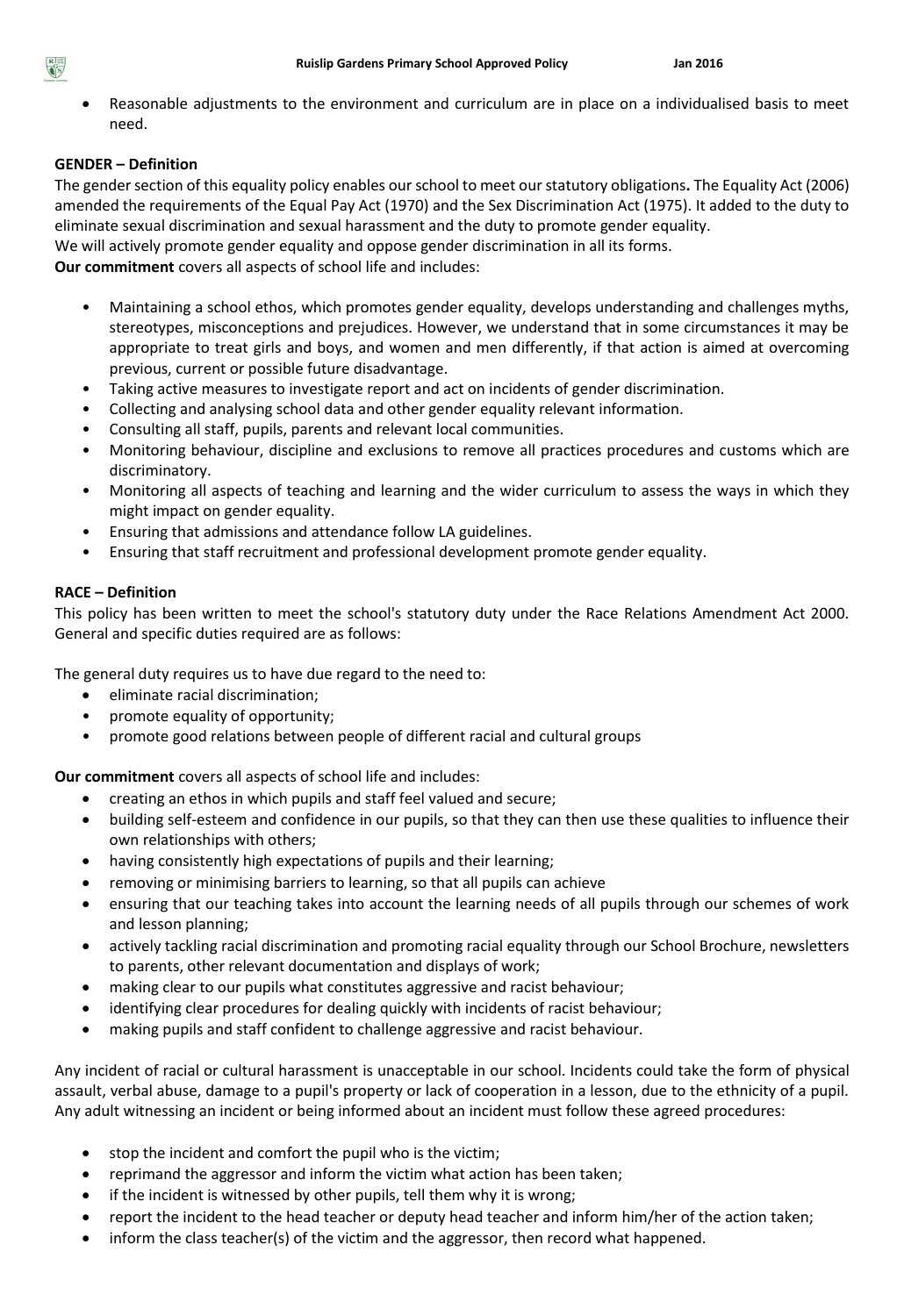- inform both sets of parents, if appropriate.
- all racist incidents are recorded and reported to the LA and governing body by the head teacher.

#### **Collecting and analysing equality information for pupils at Ruislip Gardens Primary School**

Ruislip Gardens Primary School is an inclusive school. We use the curriculum and teaching to enhance the self-esteem of all those it serves and to provide a learning environment in which each individual is encouraged to fulfil her or his potential.

Information Gathering (Pupils). Areas for analysis with regard to equality information include:

- Attainment levels
- Attendance levels
- Exclusions

 $rac{R}{\frac{1}{2}}$ 

- Attendance at external /extra-curricular activities
- Complaints of bullying and harassment
- Complaints of racism
- Participation in School Council
- Pupil Voice (questionnaire)

**Collecting and analysing equality information for employment and governance at Ruislip Gardens Primary School** 

The School is committed to providing a working environment free from discrimination, victimisation, and harassment. It aims to recruit an appropriately qualified workforce in line with Keeping Children Safe in Education July 2015 and members that are representative of all sections of the community in order to provide a service that respects and responds to the diverse needs of our local population. Areas for analysis with regard to equality information include:

- Applicants for employment
- Staff profile
- Attendance on staff training events
- Disciplinary and grievance cases
- Staff Appraisals/performance management

#### **Consultation and involving people**

We previously involved pupils, staff, governors, parents and carers, and our wider School community in creating the Single Equality Scheme, either directly with the School community or through previous policy documents that have contributed to this development.

Examples include:

- Discussions at school council
- Individual pupil questionnaires
- Contact with parent/carers (meetings, questionnaires, coffee mornings)
- All staff through dedicated staff meeting time
- Discussions at governing bodies
- Local authority by taking the views of the school SIP

#### **Equality impact assessments**

Equality impact assessment is a systematic method of rigorously checking all school policies, procedures and practices to ensure they are genuinely accessible and meet the needs of our staff and the local community in relation to age, disability, gender, race, religion and belief and sexual orientation.

We will undertake assessments to identify the impact or effect (either negative or positive) of our policies, procedures and functions on various sections of the population paying particular regard to the needs of minority groups. Where negative impacts are identified we then take steps to deal with this and make sure equity of service to all. An ongoing rolling programme of impact assessment for all our policies and procedures, according to specified timescales is in place.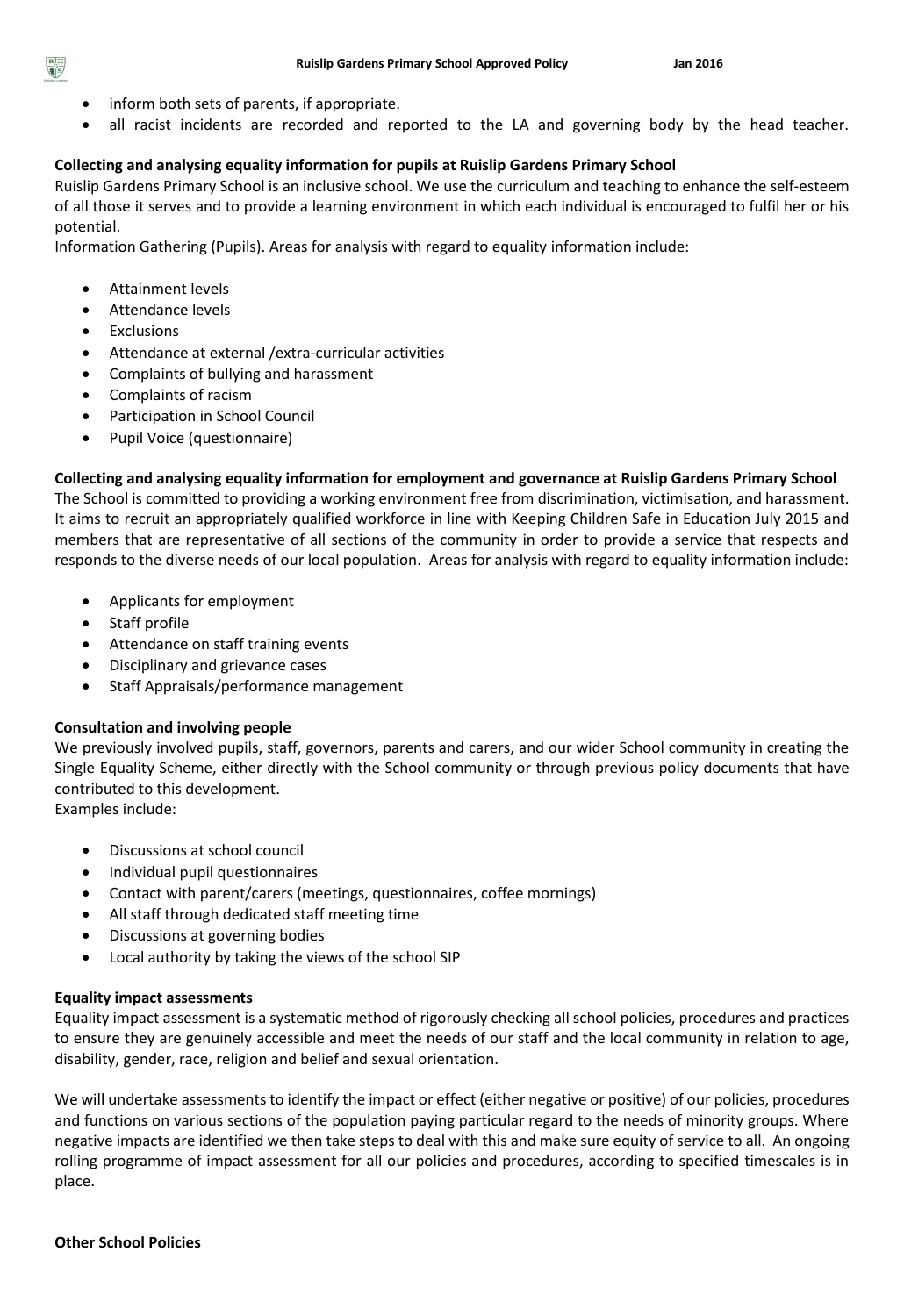We have used our existing School policies to inform our Single Equality Scheme. These include:

- Inclusion Policy
- Anti-bullying Policy
- Behaviour Policy
- Attendance Policy
- SEND Offer
- Safeguarding Policy
- Visitor Policy

#### **Roles and Responsibilities**

The School Equality Scheme will be monitored within the school's self-evaluation and other review processes as well as being updated annually in line with impact assessment. RGS complies with statutory requirements in respect of this scheme and action plan.

The Head Teacher is responsible for the implementation of this scheme, and will ensure that staff are aware of their responsibilities, that they are given necessary training and support and report progress to the Governors.

Staff are expected to promote an inclusive and collaborative ethos in RGS, challenge inappropriate language and behaviour, respond appropriately to incidents of discrimination and harassment, ensure appropriate support for children with additional needs, and maintain a good level of awareness of equalities issues.

Our pupils have a responsibility to themselves and others to treat each other with respect, to feel valued, and to speak out if they witness or are subject to any inappropriate language or behaviour in line with the schools commitment to teach British Values. We will take steps to ensure all visitors to RGS, including parents/carers are adhering to our commitment to equality.

#### **Commissioning and Procurement**

RGS as required by law will ensure that when we buy services from another organisation to help us provide our services, that organisation will comply with equality legislation. This will be a significant factor in selection during any tendering process.

#### **Publicising our scheme**

The Single Equality Scheme will be available to all persons on request and be explained to all stakeholders through:

- School website
- Staff and pupil induction

We will continue to involve people from all aspects of our School community in the ongoing evolvement of our Single Equality Scheme and action plan. This includes:

#### **Annual Review of Progress**

We will continue to review annually the actions we have taken in the development of our Single Equality Scheme. The Governors will review this scheme annually and revise the policy every three years or as appropriate in line with legislation.

#### **Analysis of Data Autumn 2015**

The largest group in our school is White British at 49.4%. The second largest group is White Other at 10.1% and third largest group is Asian at 8.9%. Our EAL attainment is above national average in all areas. Our children with EHCP make good progress. A focus for us this year will be a new model of TA deployment and interventions to support children with SEND Support. The largest need type in the school is Speech, Language and Communication Needs and the second largest need type is Social, Emotional and Mental Health. We speech link every single Reception child and focus on closing the speech gap as an early intervention. We also have two TAs who deliver targeted work for identified pupils with speech/ language difficulties. We employ a Learning mentor to support identified pupils with SEMH as well as investing in quality first teaching. We have identified that there is a gender gap between boys and girls in Literacy and are addressing this though initiatives run by Subject Leaders and by liaising with the Local authority to focus on early intervention in our Early Years Foundation Stage for good long term outcomes.

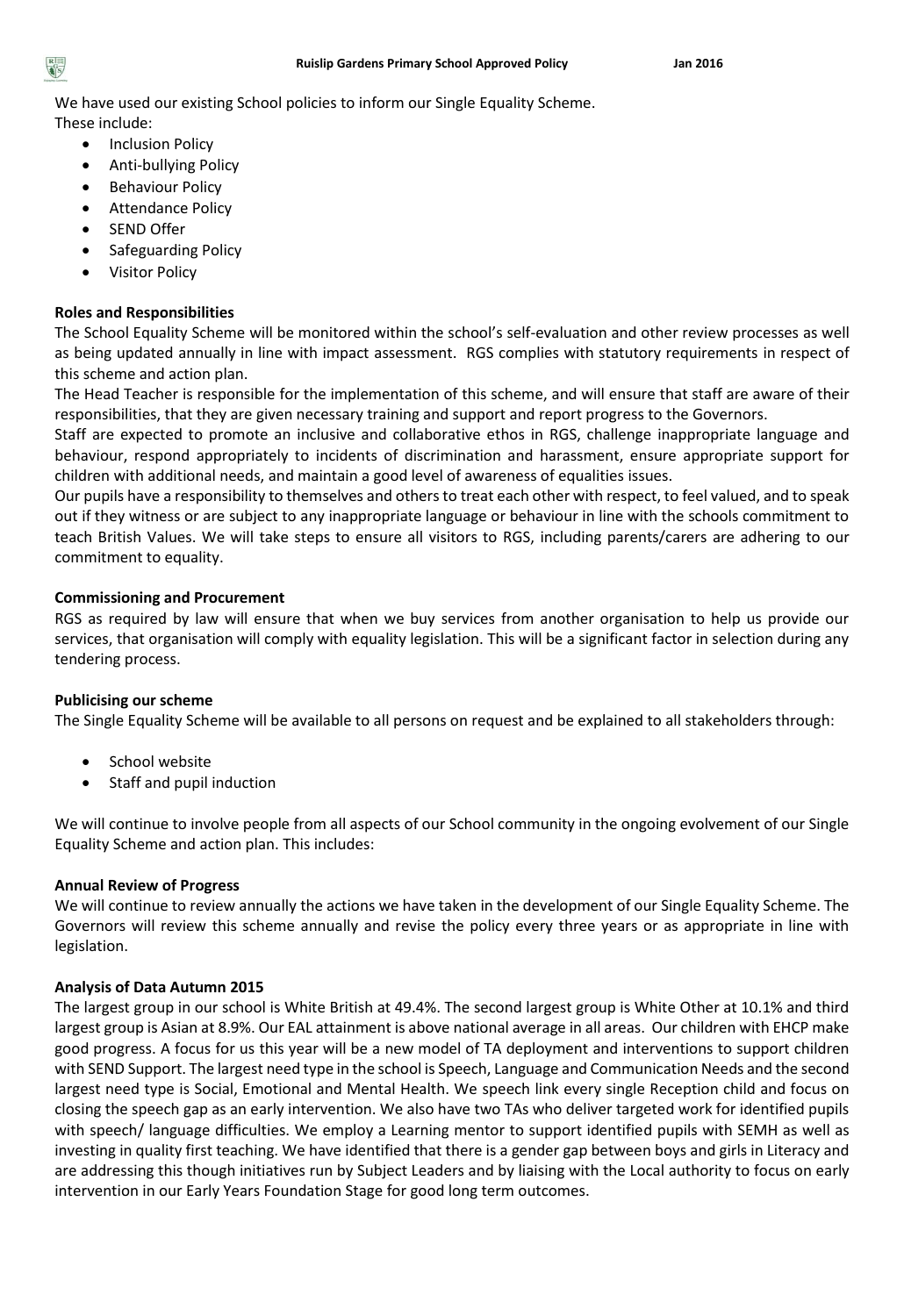#### **Single Equality Scheme Action Plan 2015– 16**

| <b>Issue identified</b>       | Action to be taken                                                                  | <b>Success Criteria</b>                          | <b>Lead Person</b> | <b>Timescale</b>           |
|-------------------------------|-------------------------------------------------------------------------------------|--------------------------------------------------|--------------------|----------------------------|
| 1. Identify the trends within | Staff are aware of the needs No significant                                         | negative                                         | Class teachers     | On-going.                  |
|                               | attainment and progress for Of the children in their trends develop with regard SLT |                                                  |                    | Monitoring during tracking |
| girls and boys in EYFS        |                                                                                     | classes and learning and to either boys or girls | EYFS Leader        | points.                    |
| Ensure that strategies are in | teaching are made equally                                                           | attainment or progress.                          |                    |                            |
| place to close the gap for    | for<br>accessible<br>gender                                                         | Staff have an                                    |                    |                            |
| under attaining pupils using  | groups.                                                                             | awareness of the                                 |                    |                            |
| available data                | All staff are trained in                                                            | need to deliver the                              |                    |                            |
| To raise the attainment of    | meeting the needs of pupils                                                         | curriculum in different                          |                    |                            |
| boys achieving a GLD in the   | from diverse backgrounds.                                                           | ways to all children                             |                    |                            |
| EYFS from 45% to 52% in line  | Invite male family members                                                          | when and where                                   |                    |                            |
| with National Average.        | to come into school and join                                                        | appropriate.                                     |                    |                            |
| Quantitative data             | in with children's learning.                                                        | More males involved in the                       |                    |                            |
| In line with SIP              | Explore the possibility of                                                          | life of the school.                              |                    |                            |
|                               | inviting males into school to                                                       |                                                  |                    |                            |
|                               | share their expertise in                                                            |                                                  |                    |                            |
|                               | different fields with pupils.                                                       |                                                  |                    |                            |

# **Disability Action Plan 2015-16**

1. Identify the trends within attainment and progress for pupils with SEND. Ensure that strategies are in place to close the gap for under attaining pupils To ensure interventions are effective by setting up monitoring systems and assessment systems

| <b>Issue identified</b>       | <b>Action to be taken</b>                                  | <b>Success Criteria</b>                      | <b>Lead Person</b>       | <b>Timescale</b> |
|-------------------------------|------------------------------------------------------------|----------------------------------------------|--------------------------|------------------|
|                               | 1. Identify the trends within Staff are aware of the needs | Pupils in this group make the Class teachers |                          | On-going.        |
| attainment and progress for   | of the children in their                                   | same or better<br>progress                   | <b>SLT</b>               | Monitoring dur   |
| pupils with SEND.             | classes and learning and                                   | than their peers.                            | <b>Inclusion Manager</b> | points           |
| Ensure that strategies are in | teaching are made                                          | Staff have an                                |                          |                  |
| place to close the gap for    | accessible for SEND pupils                                 | awareness of the                             |                          |                  |
| under attaining pupils        | All staff are trained in                                   | need to deliver the                          |                          |                  |
| To ensure interventions are   | meeting the needs of pupils                                | curriculum in different                      |                          |                  |
| effective by setting up       | from diverse backgrounds.                                  | ways to all children                         |                          |                  |
| monitoring systems and        |                                                            | when and where                               |                          |                  |

### Pupils in this group make the Class teachers same or better progress SLT than their peers. Staff have an awareness of the need to deliver the curriculum in different ways to all children when and where appropriate.

On-going. Monitoring during tracking points